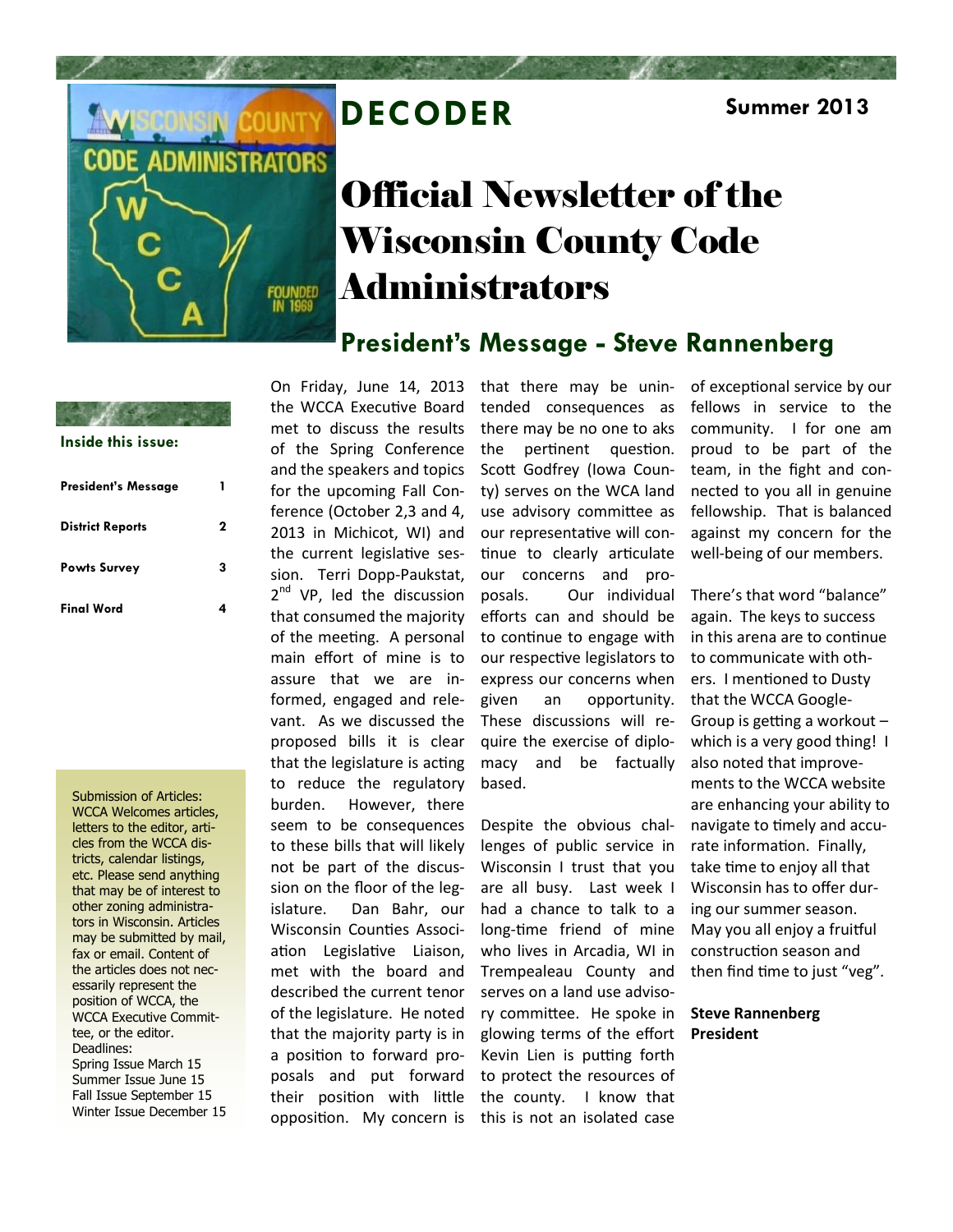

# **District Reports**

#### Southwest District– Scott Godfrey

The Southwest District has not met since the last DeCoder, but will have a meeting on June 21st where we will be discussing the proposed state camping regulations with Reed McRoberts, the successor to Karen Brock at DHS. I'd also like to report that Terry Loeffelholz has moved from Grant County to become the newly created Director of County Land Conservation, Planning and Zoning for Lafayette County. Both Lafayette and Grant counties have recently merged their Land Conservation and Zoning departments.

#### Southeast District—Terry Ochs

June 7, 2013 – The district met for the 1<sup>st</sup> time this year. We discussed permit trends for the counties and all appeared to be moving in a positive direction with better permit numbers than what we had in 2012 at this same time last year. However, weather (late winter and rain) is clearly having an effect and delaying the start of many projects. At least it appears we are slowly crawling out of the building slump. Knock on wood.

Kyle Magyera of the Wisconsin Wetlands Association came by to discuss the upcoming and long awaited wetland field workshop to discuss problem wetlands in our area. We are expecting a good turnout for the district. The workshop will be held in Kenosha in August.

And of course Heidi Kennedy of the DNR came by to give us an update on the Legislative process of the long awaited "possible" revisions to the current NR115 Shoreland Protection Program; as many of these revisions will greatly affect our district. We all know she has a thankless job and feel she's doing a great job keeping us in the loop as much as possible.

We also took time to discuss implementation of ACT-170 and how different counties are handling this issue, whether it's full or partial implementation in regard to their Zoning code and Shoreland Protection code. We came to the realization that no two counties are the same; and also that limiting repair, maintenance and replacement is no easy task between the two codes.

All in all we had a great turn out and it was good to see everyone again. And we hope everyone has a super busy building season.

### **Central District**

No Report

### **Northwest District**

No Report

#### **Northeast District**

No Report

West Central District

No Report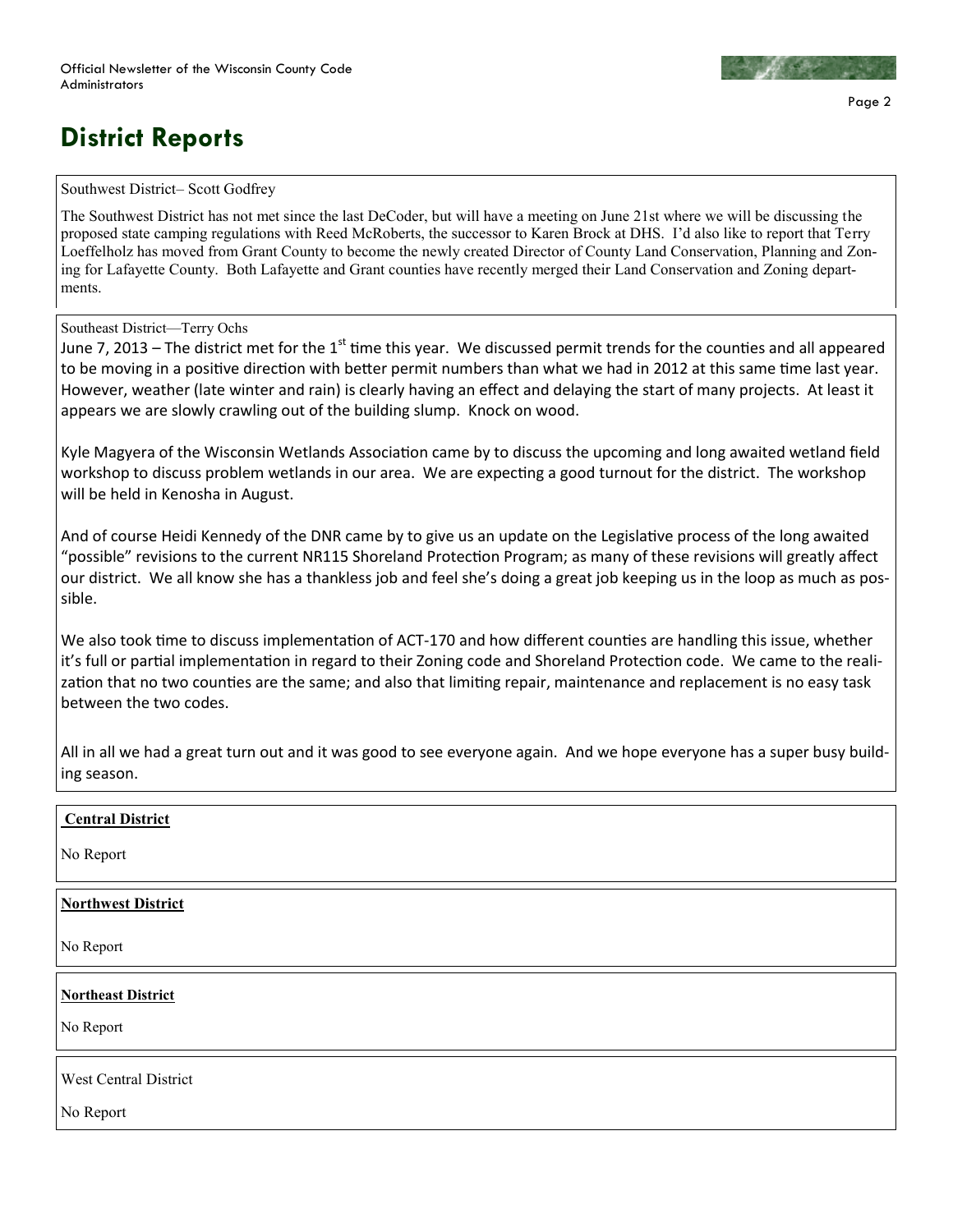

Page 3

## **County Survey for POWTS Maintenance Program**

- COUNTY ANNUAL FEE ONE TIME FEE HOW COLLECTED **ADAMS** NONE "\$100 FOR ALL NEW OR POWTS REPLACEMENTS,AND HOLDING TANKS" INCLUDED IN PERMIT FEE **BROWN** \$11.00 - ANNUALLY FOR ALL SYSTEMS NONE TAX ASSESSMENT **COLUMBIA** "NOT CHARGING YET WILL BE NONE TAX ASSESSMENT IMPLEMENTING A \$4.00 FEE PER YEAR" EAU CLAIRE \$6 - POWTS EVERY 3 YRS NONE TAX ASSESSMENT **FOND DU LAC** "\$15 - POWTS EVERY 3 YRS \$15 - HT EVERY YEAR" NONE BILLED WITH MAINTENANCE CARD **GRANT** \$15 - EVERY 3 YEARS NONE BILLED WITH MAINTENANCE CARD **GREEN** "\$30 - POWTS EVERY 3 YRS \$30 - ATU - WHENEVER PERFORMED" NONE BILLED WITH MAINTENANCE CARD **IOWA** \$15 POWTS - EVERY 3 YRS NONE BILLED WITH MAINTENANCE CARD **MANITOWOC** \$10 - POWTS EVERY YEAR NONE TAX ASSESSMENT **OUTAGAMIE** \$12 - POWTS EVERY YEAR NONE TAX ASSESSMENT **OZAUKEE** NONE "\$90 - HOLDING TANKS \$45 - ALL OTHERS" INCLUDED IN PERMIT FEE **RACINE** "\$10 - HOLDING TANKS EVERY YEAR \$10 - POWTS NONE BILLED WITH MAINTENANCE EVERY 3 YRS LATE FEES CHARGED FOR 2ND CARD NOTICE (\$20), 3RD NOTICE (\$30)" **RICHLAND** \$15 EVERY 3 YEARS NONE "BILLED WITH MAINTENANCE CARD" **ROCK** \$15 - POWTS EVERY 3 YRS NONE BILLED WITH MAINTENANCE CARD **SAUK** "\$5 - POWTS EVERY 3 YRSINCREASING TO \$10" NONE BILLED WITH MAINTENANCE CARD **SHAWANO** \$10 - POWTS EVERY 3 YRS NONE BILLED WITH MAINTENANCE CARD **SHEBOYGAN** \$7.50 - POWTS - EVERY 3 YRS NONE TAX ASSESSMENT **WAUPACA** \$15 - POWTS - EVERY 3 YRS NONE BILLED WITH MAINTENANCE CARD
- **WOOD** "\$25 POWTS EVERY 3 YRS DISCONTINUED THE NONE BILLED WITH MAINTENANCE CARD PROGRAM \$100,000 LOST REVENUE"